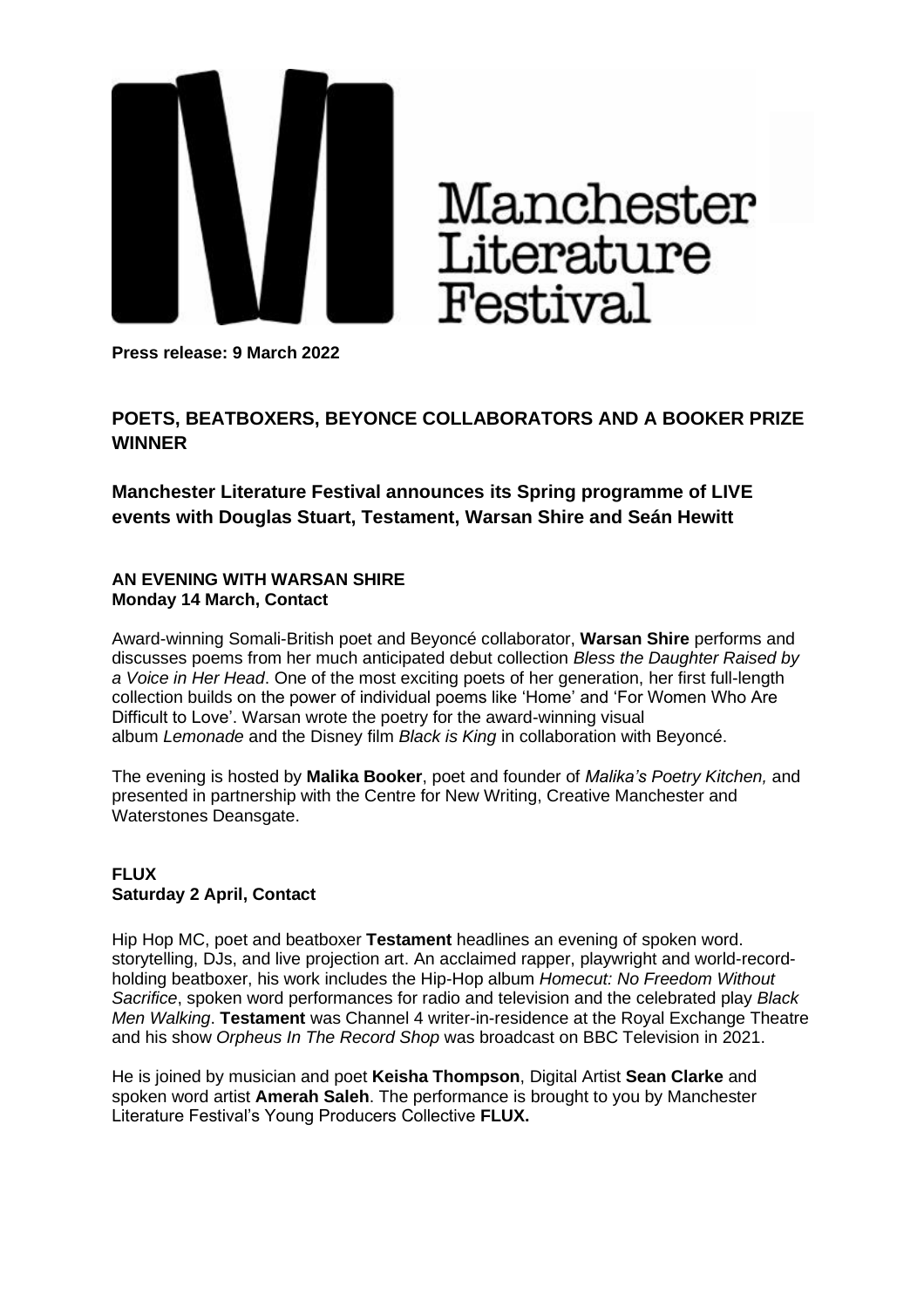## **DOUGLAS STUART IN CONVERSATION WITH JACKIE KAY 19 April, Contact**

The festival is delighted to welcome Douglas Stuart, Booker Prize-winning author of *Shuggie Bain,* to launch his eagerly-anticipated new novel *Young Mungo*, due to be published on 14 April. Set in Glasgow in the 1990s, *Young Mungo* is the deeply moving story of the dangerous first love of two young men and their dream to escape the hyper-masculine and violently sectarian world of the city's housing estates. Written with the same warmth, dark humour and compassion as Douglas's debut, *Young Mungo* is a gripping and powerful novel about the push and pull of family, the painful traps of poverty, addiction and inequality, the dangers of being different, the violence faced by so many queer people, and the resilience of the human spirit. Douglas will be in conversation with MLF patron and poet **Jackie Kay**. The event is presented in partnership with the Centre for New Writing, Creative Manchester and Waterstones Deansgate.

## **PERFORMANCE BY POET SEÁN HEWITT**

Date TBC, Manchester Art Gallery

Poet and writer Seán Hewitt premieres new poems inspired by *Protest!*, the retrospective of the renowned artist, film director and writer Derek Jarman. Sean will perform his new work followed by a conversation about how Jarman has influenced him as an artist, writer and LGBTQ+ elder. The work was co-commissioned by Manchester Literature Festival and Manchester Art Gallery

Seán is the author of the poetry collection *Tongues of Fire,* which was awarded the Laurel Prize. His forthcoming memoir *All Down Darkness Wide* (Jonathan Cape, July 2022), is a luminous story of love, heartbreak, renewal and coming-of-age. Its also a fearless exploration of queer identity, trauma and tenderness.

//

Manchester Literature Festival is constantly updating audience guidance in line with government guidance for performance venues. Events at Contact will be at Full Capacity but audiences are encouraged to wear masks / face-coverings and the use of hand sanitiser will be encouraged. Please check the Contact website for further information.

*Ends*

#### **For press enquiries and review tickets please contact:**

Catharine Braithwaite [cat@we-r-lethal.com](mailto:cat@we-r-lethal.com) 07947 644110 or Shelagh Bourke [she@we-r](mailto:she@we-r-lethal.com)[lethal.com](mailto:she@we-r-lethal.com) 07971 819 016

#### **Tickets and listings information:**

**AN EVENING WITH WARSAN SHIRE** Monday 14 March, 8pm, Contact Ticket & a copy of *Bless the Daughter Raised by a Voice in Her Head* £20 Tickets £10 / Under 35s £8 Suitable for age 14+ <https://contactmcr.com/shows/an-evening-with-warsan-shire/>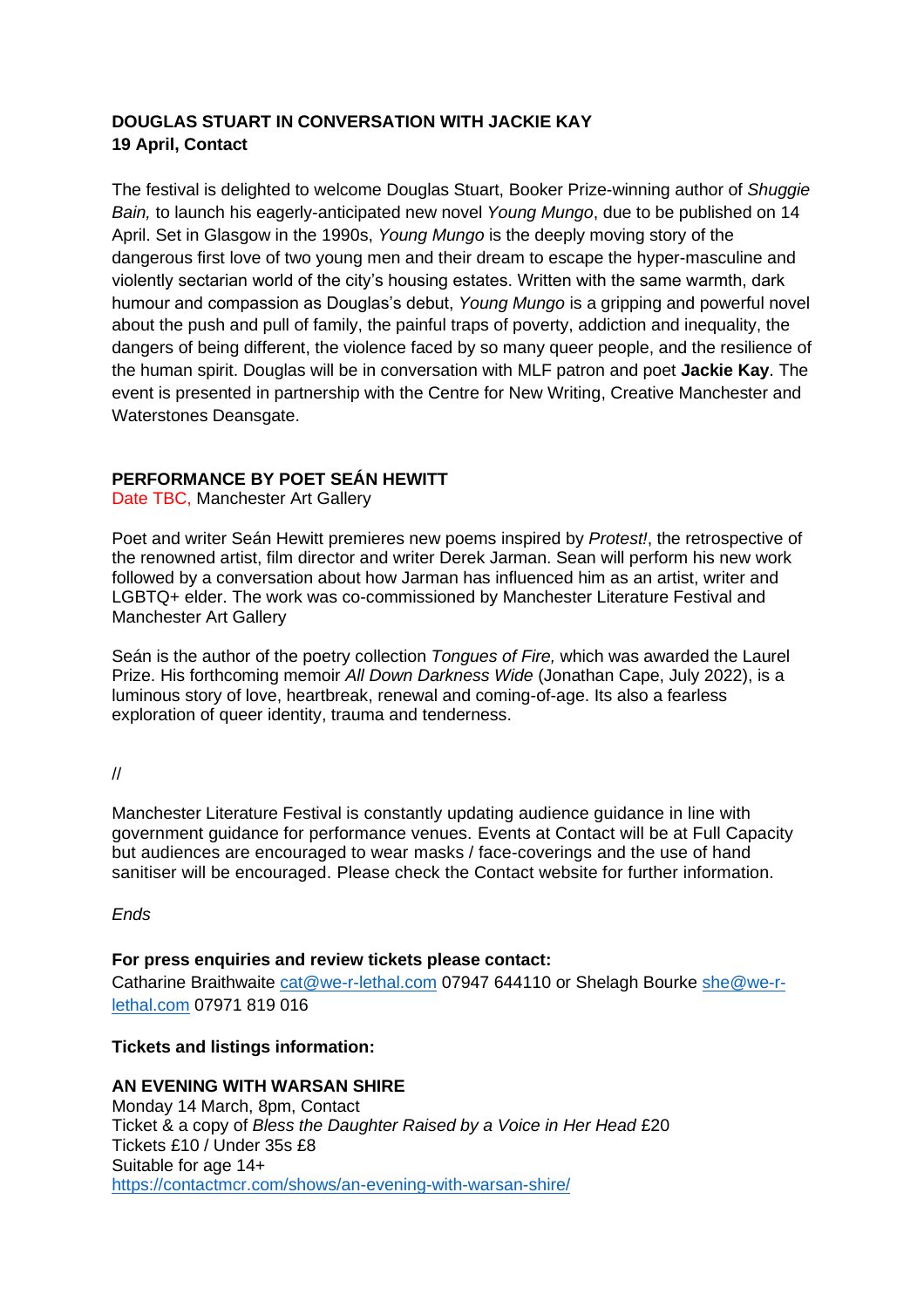## **FLUX**

Saturday 2 April, 7.30pm, Contact Tickets: £10 full price / £8 under 35s / £5 conc Suitable for age 14+ <https://contactmcr.com/shows/manchester-literature-festival-presents-flux/>

## **DOUGLAS STUART IN CONVERSATION WITH JACKIE KAY**

Tuesday 19 April, 7.30pm, Contact Ticket & a copy of Young Mungo £26 / Tickets £12 / Under 35s £10 Suitable for age 14+ [https://www.manchesterliteraturefestival.co.uk/events/douglas-stuart-in-conversation-with](https://www.manchesterliteraturefestival.co.uk/events/douglas-stuart-in-conversation-with-jackie-kay-39859)[jackie-kay-39859](https://www.manchesterliteraturefestival.co.uk/events/douglas-stuart-in-conversation-with-jackie-kay-39859)

#### **SEÁN HEWITT**

**Date TBA Manchester Art Gallery** 

#### **Join the conversation: #MLF22 @McrLitFest**

#### **Notes to editors**

Manchester Literature Festival's Young Producers Programme provides 16-25-year-olds the opportunity to curate and deliver an event for MLF. Following a 6 month mentoring programme, they have been given a budget, support and guidance to help bring their event ideas to life. MLF's first cohort of Young Producers are using storytelling as a tool to collaborate in imagining the future they'd like to see, and are providing opportunities for upcoming artists to have an equal platform alongside established voices. The Young Producers programme has been generously supported by funding from Postcode Community Trust and GMCA.

Any ticket revenue received will help Manchester Literature Festival survive this challenging time and deliver its annual festival in October 2022

Now in its 17<sup>th</sup> year, **Manchester Literature Festival** has been building on its previous success expanding audiences and creating new partnerships across the national and international literary world. Patrons of Manchester Literature Festival include former Poet Laureate Carol Ann Duffy, award-winning journalist and Observer critic Rachel Cooke, poet and Scottish Makar Jackie Kay, broadcaster and former anchor of BBC Radio 4's Woman's Hour Dame Jenni Murray, poet and publisher Michael Schmidt, acclaimed novelist Kamila Shamsie and author and broadcaster Erica Wagner.

Over the past 16 years, the Festival has featured many of the biggest names in literary fiction and spoken word as well as prominent cultural figures from across the globe, including Tori Amos, Simon Armitage, Margaret Atwood, Kate Atkinson, Malorie Blackman, William Boyd, Jung Chang, Roddy Doyle, Margaret Drabble, Carol Ann Duffy, Jennifer Egan, Inua Ellams, Anne Enright, Bernardine Evaristo, Neil Gaiman, Guy Garvey, Bobby Gillespie, Seamus Heaney, Alan Hollinghurst, Nick Hornby, Kazuo Ishiguro, Howard Jacobson, Alan Johnson, Barbara Kingsolver, Hanif Kureshi, Linton Kwesi Johnson, Deborah Levy, Johnny Marr, Paul Mason, Armistead Maupin, Val McDermid, David Mitchell, Paul Morley, Walter Mosley, Andrew Motion, Jo Nesbo, Patrick Ness, Audrey